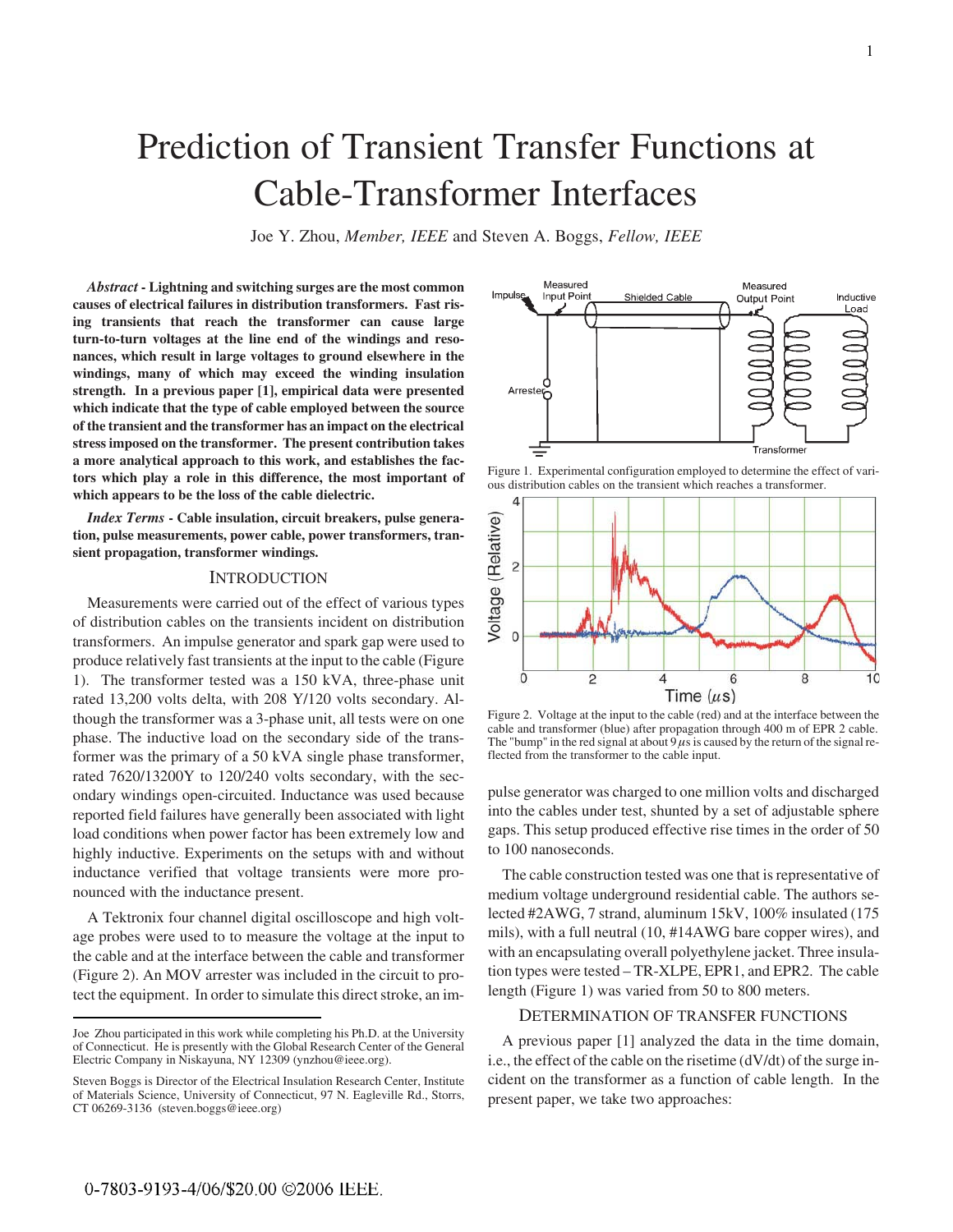- 1. We determined the transfer function in the frequency domain between the input and output of the cable by dividing the Fourier components of the output by those of the input.
- 2. We predict the transfer function from the input to the output based on (i) computing the Fourier components of the input and multiplying them by the frequency dependent attenuation appropriate for the length and type of the cable based on the measured cable attenuation and (ii) assuming that the waveform that appears across the terminals of the cable is that computed in (i) modified by the frequency-dependent division caused by the cable and transformer impedances. Thus if the characteristic impedance of the cable were 35 Ohms, which is typical, and the frequency-dependent impedance of the transformer were  $Zt(f)$ , the voltage which appears across the terminals of the transformer would be the voltage at the end of the cable times  $(2 Zt(f)/(35+Zt(f))$ . The factor of two comes in because if you terminate the cable in its characteristic impedance, you get the full voltage across that impedance, not half.

The impedance of the transformer with the inductance across the secondary, as described above, was measured using two impedance analyzers which, together, cover the range from 20 Hz to 1 GHz. Useful data were obtained from 10 kHz to 40 MHz (Figure 3). As will be seen below, the input waveforms did not have useful signal energy above 30 MHz.

The first step in the analysis is to isolate the input signal and condition it so that it starts and ends at the same value, as a Fourier transform assumes a periodic waveform and any step between the beginning and end of the waveform is "interpreted" as a step with large high frequency content. The waveform was forced to zero in its tail by multiplying the measured data by an exponential which went to zero with increased time beyond that point in the waveform. The resulting typical input waveform for the analysis is shown in Figure 4. The data were padded with zeros to create exactly 8192 data which resulted in a frequency resolution of about 100 kHz, i.e., the Fourier coefficients were separated by about 100 kHz in frequency. The magnitude of the Fourier coefficients vs frequency is shown in Figure 5. The noisy nature of the coefficients above 30 MHz indicates a lack of useful signal energy in this frequency range. This was confirmed by truncating the Fourier series at 30 MHz and reconstructing the time domain waveform. The only effect of the truncation was to eliminate high frequency noise from the waveform.

Figure 6 shows an example of data measured at the output of the cable (the interface between the cable and transformer). These data have been prepared as those in Figure 4, by forcing the data to zero beyond a certain time and padding the data with zeros to obtain exactly 8192 data. Data such as those in Figures 4 and 6 were next aligned in time, i.e., the waveforms were shifted until the wavefronts aligned in time. The Fourier trans-



Figure 3. Measured transformer impedance from 10 kHz to 40 MHz. The impedance was measured with the inductance across the secondary, as was employed during the impulse testing. The data from the two impedance analyzers overlap at 1 MHz, where both data are plotted. The difference between the two measurements at 1 MHz is so small as to be invisible in the above plot.



Figure 4. Example of data measured at the cable input as prepared for FFT to determine the Fourier coefficients as a function of frequency. The waveform has been forced to zero beyond about  $3.2 \mu s$  and padded to exactly 8192 data.



Figure 5. Fourier coefficients vs frequency from the FFT of Figure 4. The frequency resolution is about 100 kHz. The random nature of the Fourier coefficients above 30 MHz indicates that no use signal exists in this frequency range. This was confirmed by truncating the Fourier series at 30 MHz and reconstructing the time domain signal. The only effect was to remove high frequency noise from the signal.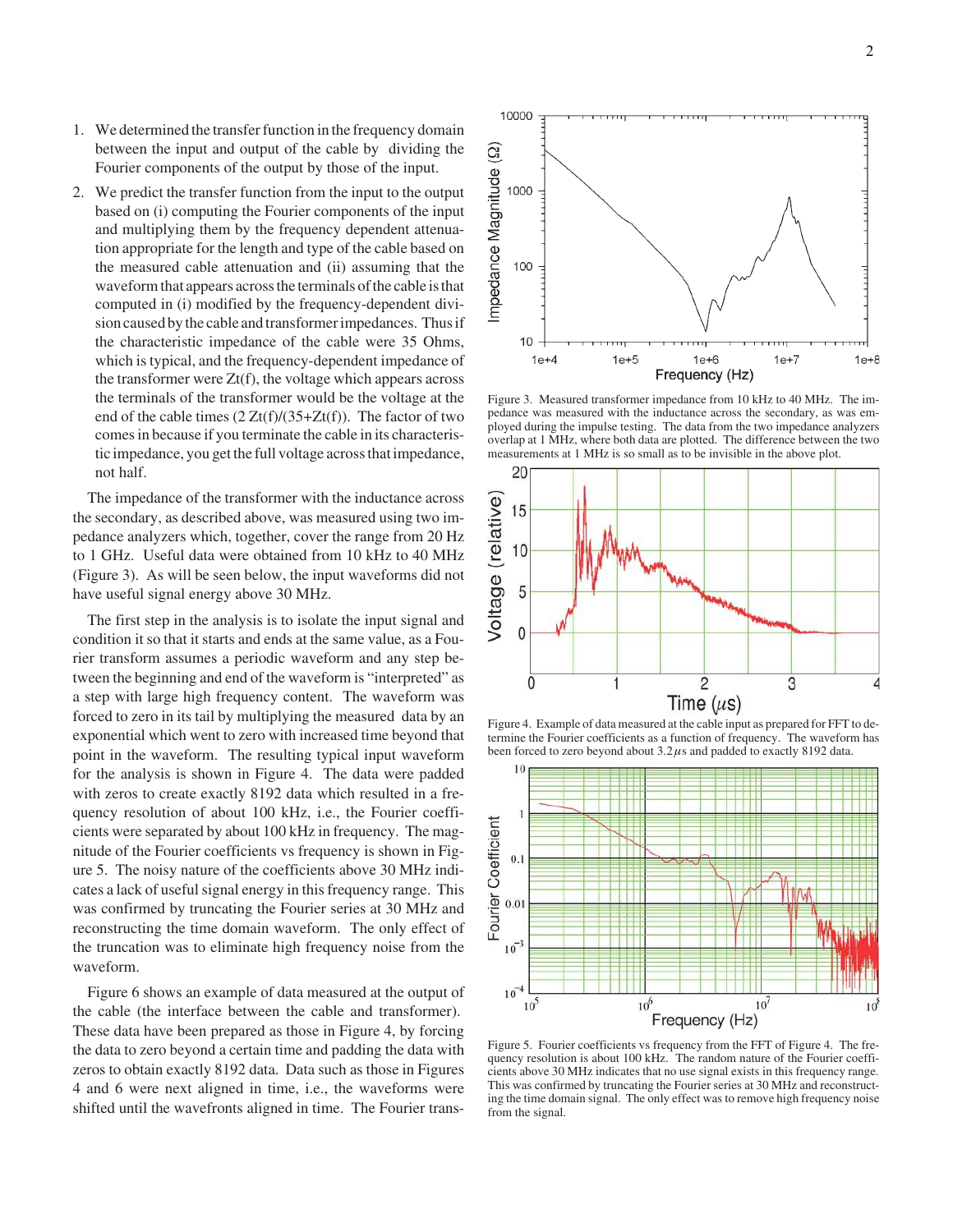

Figure 6. Example of data measured at the cable output (cable-transformer interface) as prepared for FFT. The waveform has been forced to zero beyond about 5 ms and padded with zeros to exactly 8192 data.

form of the input and output data were then computed, along with the ratio thereof to determine the transfer function, a typical example of which for TR-XLPE and EPR2 cable are shown in Figure 7. Clearly the EPR2 cable provides greater attenuation above about 700 kHz than does the TR-XLPE cable, which was new at the time and may have exhibited a greater attenuation than would occur after loss of manufacturing byproducts from the dielectric.

## CABLE ATTENUATION

The effect of cable attenuation on transients in power systems has been studied extensively [2-5]. For the present study, the cable attenuation was measured using the same two impedance analyzers as used to measure the transformer impedance. Figure 8 shows a comparison of the measured attenuations for EPR2 cable and the TR-XLPE cable. As expected from Figure 7, the attenuation of the EPR2 cable is appreciably greater than that of the TR-XLPE cable.

## COMPUTATION OF TRANSFER FUNCTIONS

The transfer function can be predicted from the measured cable attenuations and the measured transformer impedance based on the circuit of Figure 9. The transfer function is computed in two steps. In Step 1 (Figure 9), the effect of the cable attenuation is computed in the frequency domain based on the measured attenuation thereof. In Step 2, the cable-attenuated signal is applied through the characteristic impedance of the cable to the measured impedance of the transformer. The cable and transformer form a frequency-dependent divider, from which the resulting waveform at the cable-transformer interface can be computed in the frequency domain and transformed back to the time domain. The factor of 2 results from the fact that if the cable were terminated in its characteristic impedance, the division ratio would be unity. Figure 10 shows a typical example of the transfer function computed on this basis (black) in comparison with the transfer function computed from the data measured at the input and output of the cable (red). Agreement is quite good to about 2 MHz but deviates substantially at higher frequencies.



Figure 7. Transfer function from the input of the cable to the interface between the cable and transformer with 400 m of TR-XLPE cable and 400 m of EPR2 cable. The EPR2 cable clearly has appreciably greater attenuation above about 700 kHz. The data beyond about 5 MHz are dominated by noise.



Step 1: Compute Effect of Cable







Figure 9. Approach to computation of the transfer function from the measured cable attenuation and the measured transformer impedance.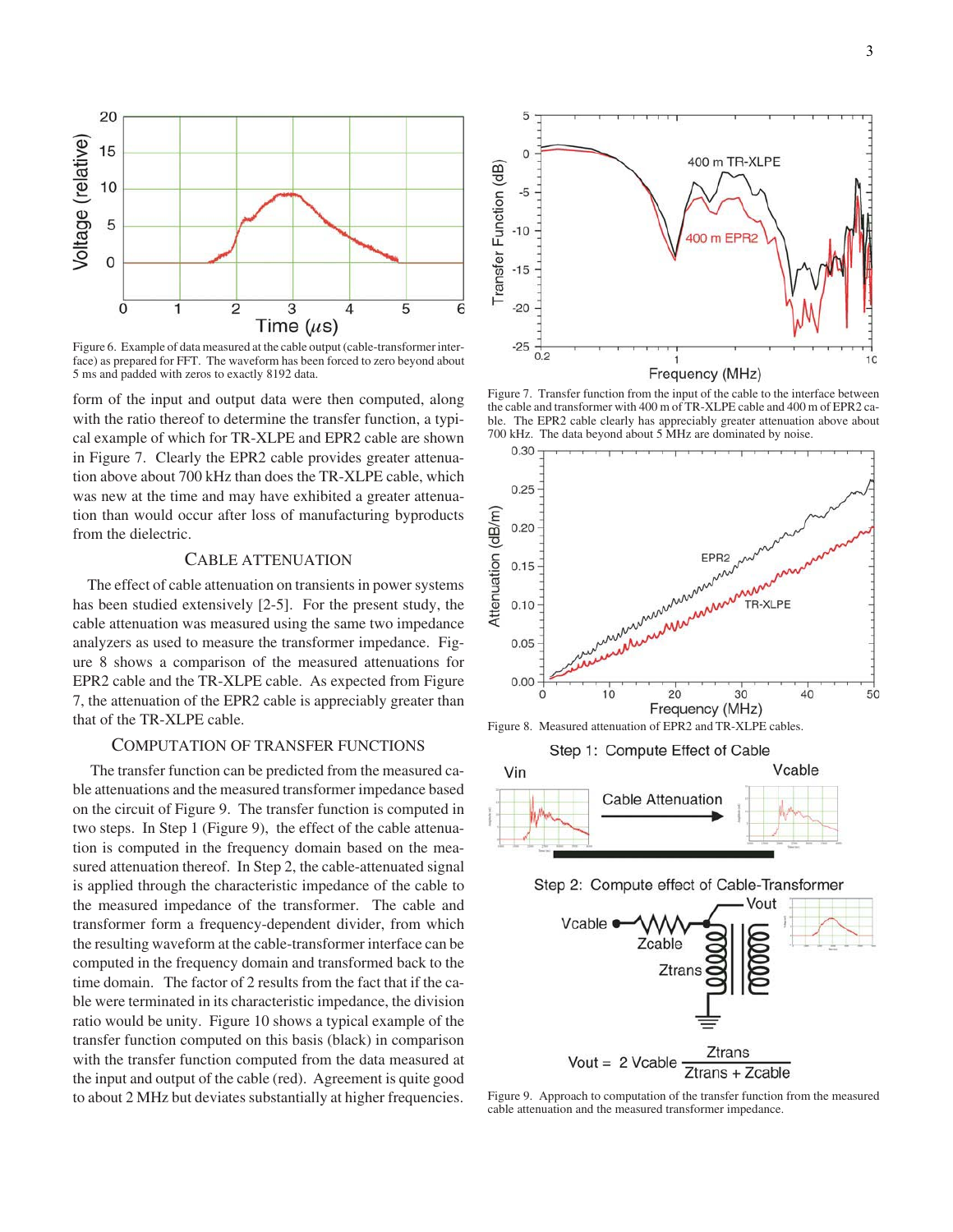This suggests that the transformer impedance in this frequency range is much lower than that shown in Figure 3 for frequencies above 2 MHz. The above approach is reasonable if the cable is sufficiently long that it maintains its characteristic impedance over the range of frequencies and times involved in the analysis. A more rigorous approach would be to compute the impedance at the input of the cable as a function of frequency using the measured propagation characteristics of the cable, which were determined during measurement of the cable attenuation. Unfortunately the cable impedance measurement is sufficiently arcuate to provide a good measure of the cable attenuation, but not sufficiently accurate to provide reasonable data using this approach to computing the transfer function. When this approach was attempted, the resulting transfer function was extremely noisy. However insofar as the two approaches could be compared in spite of this noise, the resulting transfer function did not differ greatly and the more rigorous approach did not reproduce the large attenuation in the region of 3 to 7 MHz.

### EFFECT 0F DIFFERENCES BETWEEN CABLES

We can compare the difference between the transfer functions for EPR2 and TR-XLPE cable in Figure 7 with the difference in cable attenuation over 400 m based on Figure 8. These differences are compared in Figure 11, which tends to indicate that the difference in cable attenuation accounts for most of the difference in transfer function. The primary difference among the cables is dielectric loss, and for cable EPR2, this loss is quite significant, as can be seen from the "loss budget" for the EPR2 cable shown in Figure 12. Note that the sum of the loss mechanisms adds quite precisely to the measured cable loss, largely because the loss caused by the interaction of the neutral wires with the ground shield semicon has been computed accurately for the first time. This loss mechanism has never been discussed in the literature but has recently been studied by the authors and their colleagues. Details will be published in the near future.



Figure 10. Transfer functions computed from measured data at the two ends of the cable (red) and from the measured cable attenuation and transformer impedance (black).

The contribution of the dielectric loss, as shown in Figure 12, has been computed for a 400 m cable length of EPR2 and plotted in Figure 11. Given that the dielectric loss of polyethylene based dielectrics is generally negligible at high frequencies, the result suggests that the difference in the loss of the dielectric accounts for most of the difference in cable attenuation, as would be expected. The remaining difference is most likely to be dominated by differences in the high frequency impedance characteristics of the ground shield semicon, which change the loss caused by the interaction of the neutral wires with the ground shield semicon.



Figure 11. Difference in cable attenuation over 400 m between EPR2 cable and TR-XLPE cable (Figure 8) comparted with the difference in transfer function at the cable-transformer interface with 400 m of EPR2 cable vs TR-XLPE cable (Figure 7). The comparison suggests that most of the difference in transfer function results from the difference in cable attenuation, as would be expected.



Figure 12. Loss budget for EPR2 cable. Skin effect losses dominate low frequency attenuation. At higher frequencies, the dielectric loss of this cable becomes significant, as does the effect of the ground shield loss as a result of its interaction with the neutral wires, which becomes dominant above about 4 MHz. This latter form of loss has never been analyzed in the literature but has recently been analyzed by the authors and their colleagues. Details of this loss mechanism will be published in the near future. The ground shield semicon loss without the effect of the neutral wires is shown for comparison and is much smaller. Note that at about 4 MHz three loss mechanisms make equal contributions, the sum of which add up very accurately to the measured loss of the cable.